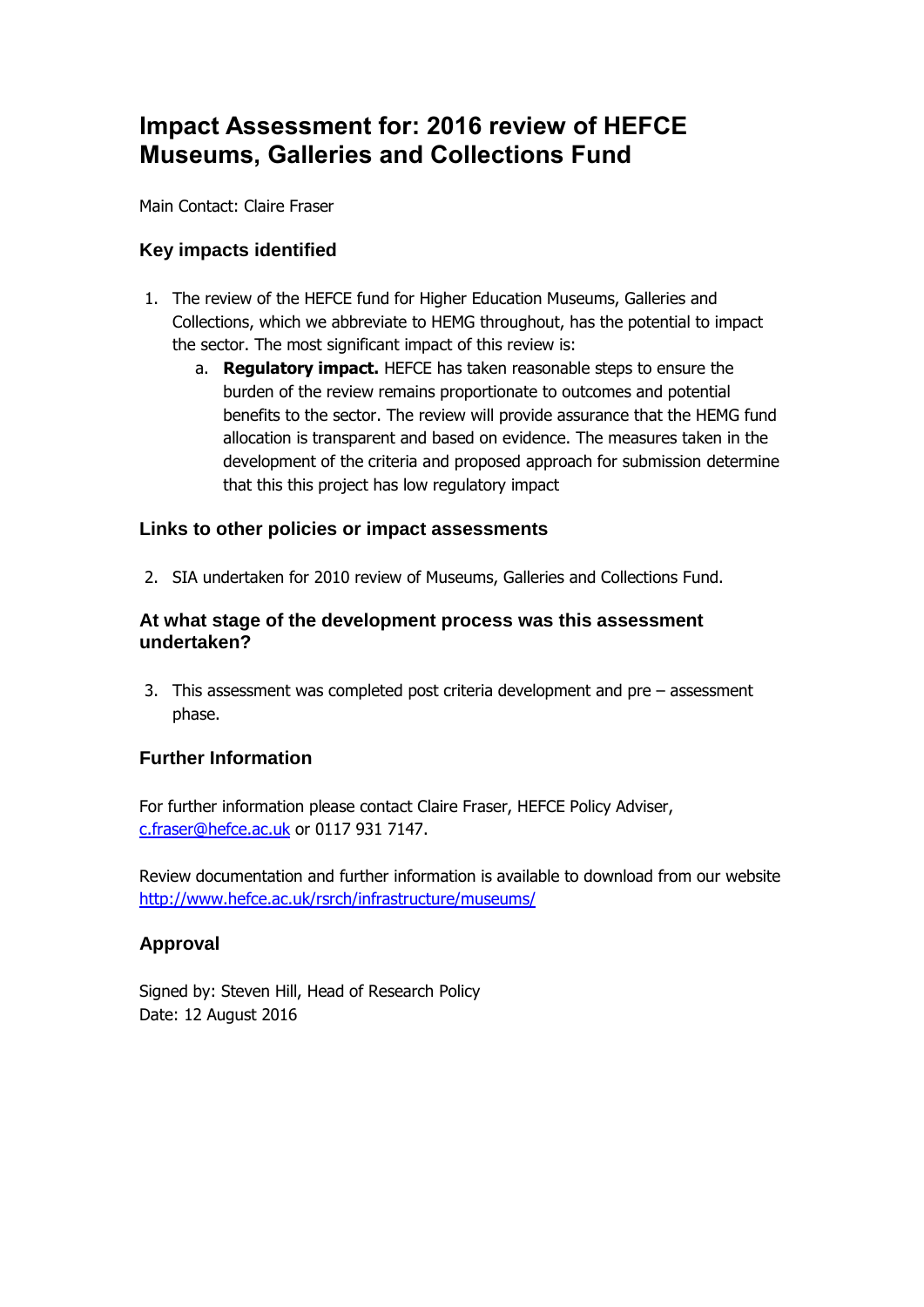# **Background**

- 4. HEFCE currently provides funding to support museums, galleries and collections in the higher education (HE) sector. Our funding is primarily intended to allow HEMGs to provide a service to the wider research community where there is significant cost beyond what is required to meet the needs of their own researchers and students. HEMGs must provide a unique and significant contribution to research and scholarship to justify additional support.
- 5. We currently provide over £10 million to 31 HEMG across 18 higher education institutions (HEIs). The funding for individual HEMGs was agreed by the HEFCE Board in May 2010 on the basis of a formal review, chaired by Sir Muir Russell.
- 6. This project aims to review the HEFCE funding stream for HEMGs to ensure funding continues to be based on clear principles and evidence, making the allocation of this funding as transparent as possible. The review, which will be carried out by an independent panel of experts chaired by Diane Lees CBE, will provide assurance and justification for the operation of HEMG funding. The review will set priorities and future funding levels from 2017-18 for five years, subject to available funding. The HEFCE Board will determine the level of funding to be allocated to the institutions identified in the review, having regard to the advice from the review panel and overall funding priorities.
- 7. As part of the review process HEFCE have consulted the sector to develop the review criteria. The consultation process included a roundtable discussion with representatives from both funded and unfunded HEMGs and HEI central staff and discussions with other key stakeholders.
- 8. To launch the review and provide detail on the criteria set, Diane Lees, chair of the review, hosted a town hall meeting on 30 June 2016. Over 80 representatives attended the town hall meeting, from 50 HEMGs. At this meeting HEFCE invited submissions from all HEMGs who wish to be considered for funding by 5 August 2016.
- 9. The review panel will identify those HEMGs that satisfy the review criteria, and will also provide broad recommendations on future funding levels. The HEFCE Board will determine the precise method and level of funding to be allocated to the HEMGs identified in this review, having regard to the advice from the review panel and overall funding priorities.

## **Equality impact assessment**

10. There is no evidence to show that the review of HEMG funding will affect particular groups of people in relation to equality and diversity. HEFCE arrived at this judgement through discussion of potential impacts with HEFCE colleagues, by reflecting on the 2010 review and consulting the sector on the review criteria (terms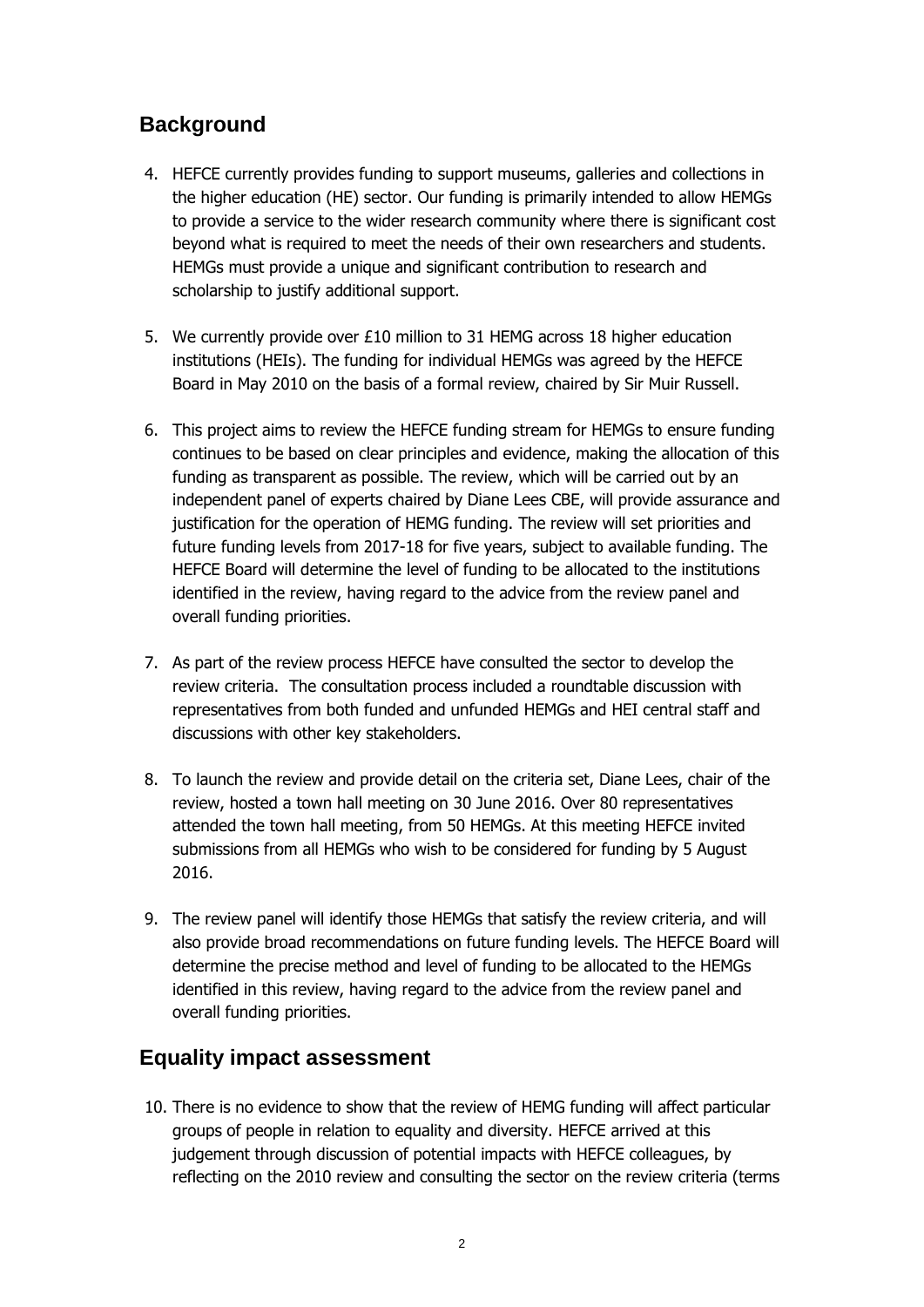of reference). The following exemplify the protection of equality and diversity in this review:

- a. submissions to the review will be made by each HEMG seeking funding, and cannot be applied for by individual researchers or HEI staff. Therefore this review protects against direct discrimination and adheres to the protected characteristics listed in the Equality Act
- b. whilst developing the terms of reference HEFCE considered any indirect discrimination impacts of the criteria. Neither the gateway or quality criteria outlined in the review terms of reference discriminate against any particular groups
- c. HEMGs may see their funding reduced or removed as a result of this review. If this happens we will work with the HEI to understand the impact on any particular individuals or groups
- d. Institutions who receive HEMG funding are individually subject to implementing their own equality legislation.

# **Privacy impact assessment**

11. No data or information about individuals will be used throughout this review. Where HEMGs include personal data $1$  this would be redacted before public release of submissions.

### **Impact assessment on other areas**

### **Regulatory impact assessment**

 $\overline{a}$ 

- 12. The review of HEMG funding requires each HEMG seeking funding to submit a document based on a provided pro forma. HEFCE has taken reasonable steps to ensure the burden to the sector remains proportionate to outcomes and potential benefits to the sector. The review will provide assurance that the HEMG fund allocation is transparent and based on evidence. HEMGs have suggested this review is a valuable exercise for themselves and the sector. HEFCE have considered the burden associated with the submission in relation to the level of the funding available.
- 13. The review approach has been developed with advice from internal colleagues and feedback from the sector as part of the consultation on the review criteria. On the basis of the approach, the regulatory impact of the review is manageable for HEMGs. The sections below detail HEFCE's consideration of regulatory impact.
- 14. **Transparency and consistency.** The following steps were taken to ensure transparent and consistent communication:
	- a. HEFCE shared draft review criteria in consultation with the sector, as detailed in paragraph 7. Those consulted represented a range of HEMGs

<sup>1</sup> For example the name, job title and email address of the individual making the HEMG submission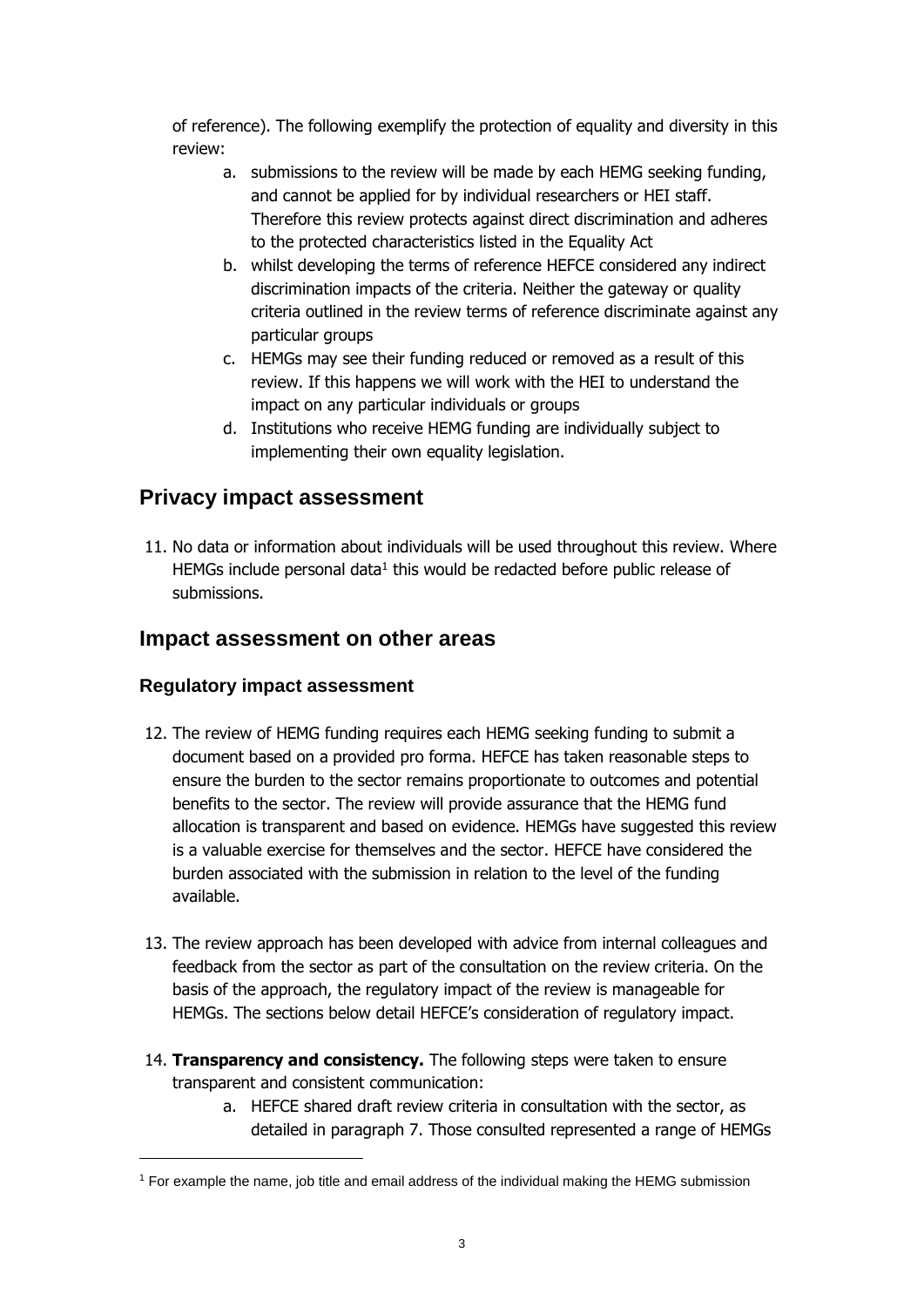wishing to submit. They were given the opportunity to provide feedback on the criteria, which was considered by HEFCE in the development of the terms. This transparency with the HEMGs and early engagement gave the sector confidence in the review

- b. the review process is clearly presented in the review documentation published on the HEFCE website, ensuring that the sector have a clear understanding of the process and deadlines
- c. the review criteria are outlined in the review documentation, and detailed guidance provided in the Guidance on submission so that HEMGs have a clear understanding of what is required in submissions.
- d. HEMGs attended a town hall meeting hosted by Diane Lees CBE, to discuss the review criteria and the evidence expected in submissions. The event was open to all HEMGs and provided a forum for open discussion of submissions. Presentation slides from the event have been uploaded to the HEFCE website for any HEMGs unable to attend. The event provided information in a transparent and consistent way and HEMGs responded positively.
- 15. **Financial impact**. The HEMG fund is a small proportion of HEFCE research funding (0.67%), and is currently set at £10.6 million. Although it is a relatively small amount of funding, it is highly valued by the sector. Research conducted by the University Museums Group in 2015 shows that in AY 2014-15 £56 million of additional income was received by HEFCE HEMG funded collections. HEFCE HEMG funding therefore leveraged funding at a ratio of 5:1. The wider financial climate has put the HEMG sector under increased pressure for resources and funding, partly due to changes in the local authority funding landscape, and HEI funding priorities. This in turn puts greater pressure on the economic sustainability of HEMGs. The HEMG funding available is unlikely to be increased if additional museums are successful so the allocation of funding will require well considered peer-review judgement. HEFCE have considered the following to ensure the burden of this review remains proportionate to economic outcomes:
	- a. the review will set priorities and future funding levels from 2017-18 for five years, dependent on funding allocations confirmed annually in the Government Grant letter. This allows HEMGs to plan for the future and demonstrate the additionality the fund will provide, giving an appropriate level of financial stability for the sector
	- b. successful HEMGs will be able to fund new activities which offer additionality to the sector and any burden to submit to the review will be counteracted by this additional funding
	- c. some HEMGs may see their funding reduced or removed as a result of this review. The review panel will consider any unintended consequences of funding reductions in their recommendations. If a change to funding levels is recommended HEFCE will work with the HEI to ensure that any consequent instability is kept to a manageable level. We may consider, where resources are available, phasing in any reductions to allow HEIs to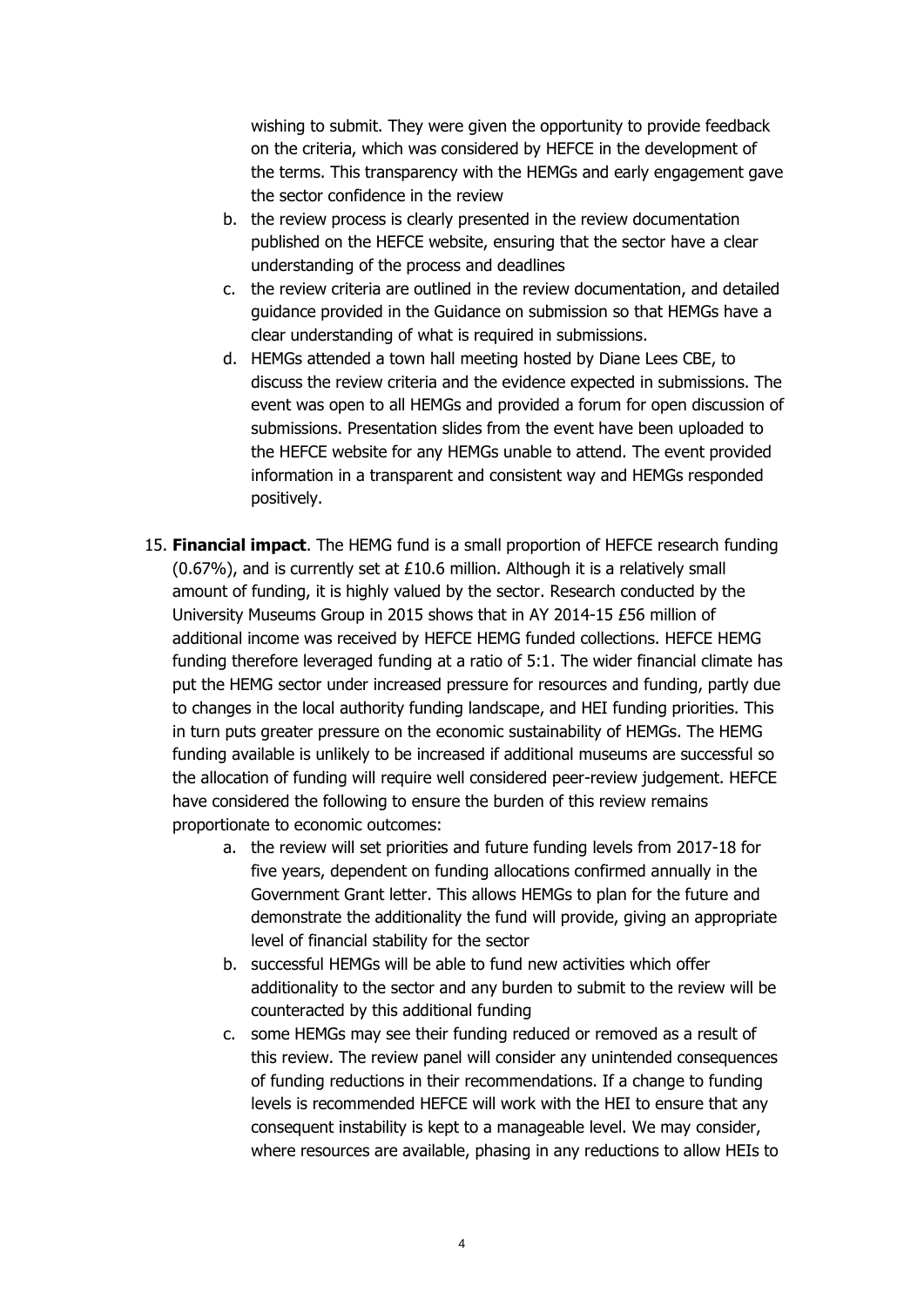adapt to their new circumstances, provide a time buffer for financial planning

- d. this fund is not intended to provide core funding (as stated as part of the quality criteria) and the economic sustainability of the HEMG should not be in jeopardy should HEMG funding be reduced or removed. HEFCE is working to ensure that the additional functions of the HEMG sector, which the HEMG fund supports, are financially sustainable
- e. in line with HEFCE Executive and Board advice, the 'gateway criteria' for the review require HEMGs to provide evidence that they are 'operated in an efficient manner and demonstrate financial sustainability'. Evidence of HEMG sustainability will provide assurance that HEMG funding will be used efficiently, funding additional activity, and not provide core funding.
- 16. The fixed five year funding period, and HEFCE consideration of impact on economic sustainability if funding levels are reduced, allow HEFCE to be confident the level of financial impact to the sector as a whole will be low.
- 17. **Managerial impact.** Submission to the review will require HEMG staff time. HEFCE have considered the following to ensure the level of staff time is reasonable in comparison to the benefits of the review:
	- a. HEFCE has set a 10 page limit for each submission to ensure the project does not create unnecessary burden
	- b. a template for submissions has been provided to HEMGs which helps simplify the process for HEMGs
	- c. the review of the HEMG fund is a one-off and will provide funding recommendations for five years, therefore limiting staff time required
- 18. **Information and data impact**. Submissions are required to provide evidence, some of which include data, against criteria. HEFCE have considered the extent of the evidence required with the aims of the review in mind. The following was considered in the review approach:
	- a. where appropriate, HEMG submissions are able to provide evidence which is already available. For example, extracts of forward plans or REF impact case studies can be provided saving staff time and data processing
	- b. HEFCE aligned the benchmarks set in the HEMG review to include Arts Council Accreditation. This evidence does not duplicate information or require unnecessary resource
	- c. the review panel will provide HEFCE with advice on suitable monitoring arrangements for those who will be in receipt of funding. The review panel will consider appropriate levels of regulation to ensure the information requested is in proportion to the size of the fund while ensuring appropriate accountability.
- 19. The measures taken in the development of the criteria and proposed approach for submission means the review is expected to have low regulatory impact.